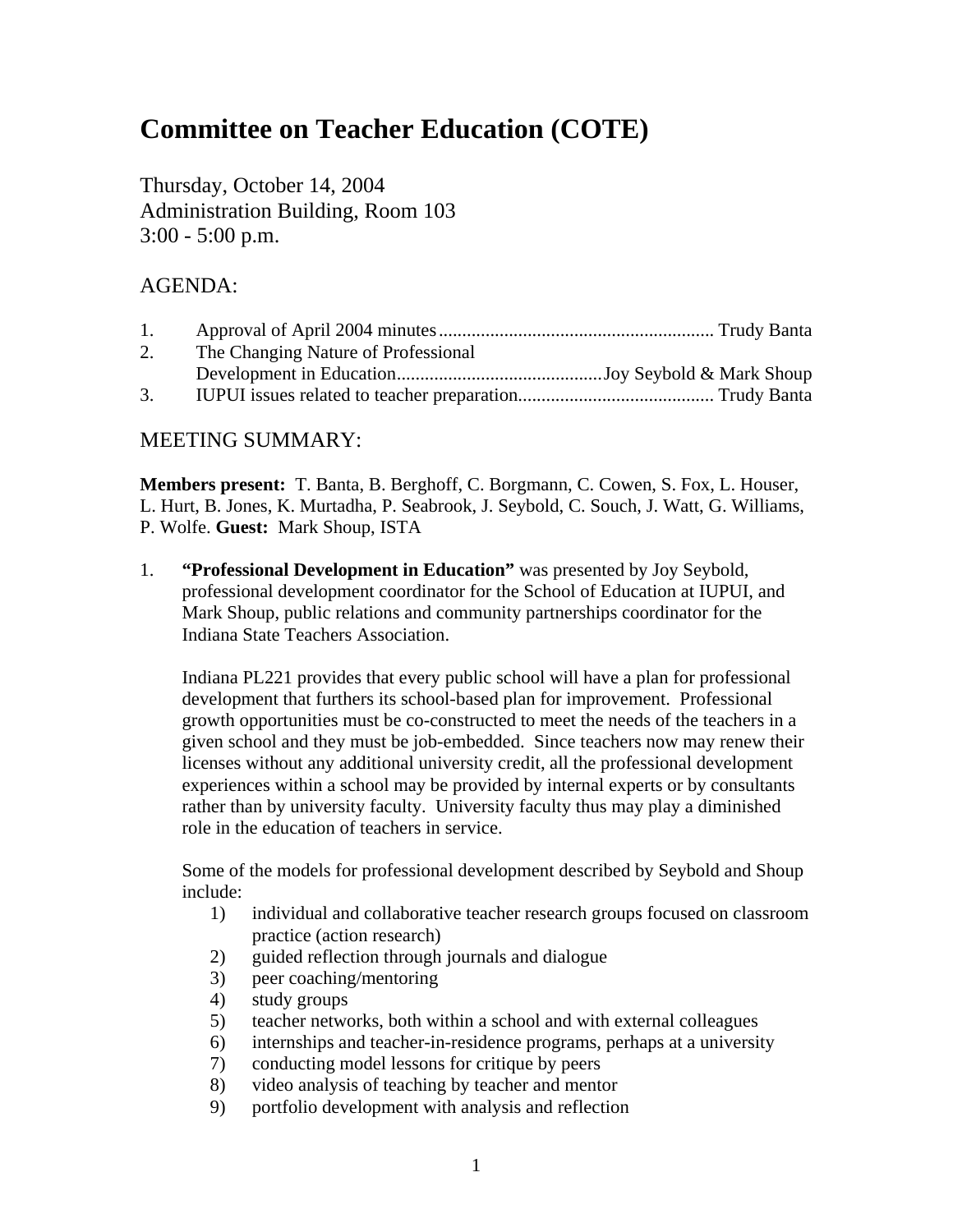In the discussion that followed the presentation, COTE members described some of the professional development activities of IUPUI faculty. Jeff Watt reported that Project Seam faculty and teachers remain in an active network even though the Lilly Endowment is no longer funding the project. Watt provides professional development in mathematics for teachers at Arsenal Tech. Health and Physical Education faculty offer summer workshops for teachers. Catherine Souch pointed out that faculty are involved with public school teachers in local and state-wide professional associations in economics, foreign languages, geography, and writing. Each spring Drew Appleby offers a 1-day conference for the state's Psychology teachers. Philip Seabrook reported that University College and the School of Education are working together to plan an early college program at Washington Community School that is scheduled to begin in 2006. High school students in this program will be able to complete up to 60 hours of college credit by the time they finish high school.

 COTE members expressed concern about the lack of a big-picture plan for professional development within IPS. What role should IUPUI play in that plan? Should IUPUI faculty develop a plan and ask IPS and other districts to choose among the options? Some components of such a plan include teachers in residence, faculty-teacher study groups, and collegial networks like the New Urban Teacher Corps (NUTC).

- 2. Following a brief discussion about a **guest speaker for** a **spring meeting**, COTE members recommended Parker Palmer (retired academic and author of several thoughtful books), Jeff Wilhelm (author and reading/writing specialist), and Deborah Meiers (principal in Beacon Hill, Boston and specialist in the development of small schools). A decision among these three individuals (and others to be suggested) must be made soon.
- 3. Souch reviewed the **SOE Web-site** and found it helpful, though there were some important links that did not work. Beth Berghoff said a list of Frequently Asked Questions was being developed and information about this would go out to the listserv soon.

 Berghoff reported that the **Transition to Teaching** (T2T) program has a full cohort—11 elementary and 22 secondary teachers. Participants learn to teach by teaching. More mentors from public school teacher ranks are needed.

 Berghoff described a discouraging new set of circumstances based on security concerns as well as on the emphasis on K-12 students' performance on tests: Field experience placements now need central office approval, not just approval from individual schools, and criminal background checks are required of all students going into public schools. Some of these approvals come too late for students to have a meaningful experience in a school. Even student teachers are finding placements difficult because teachers no longer have time to work with SOE students.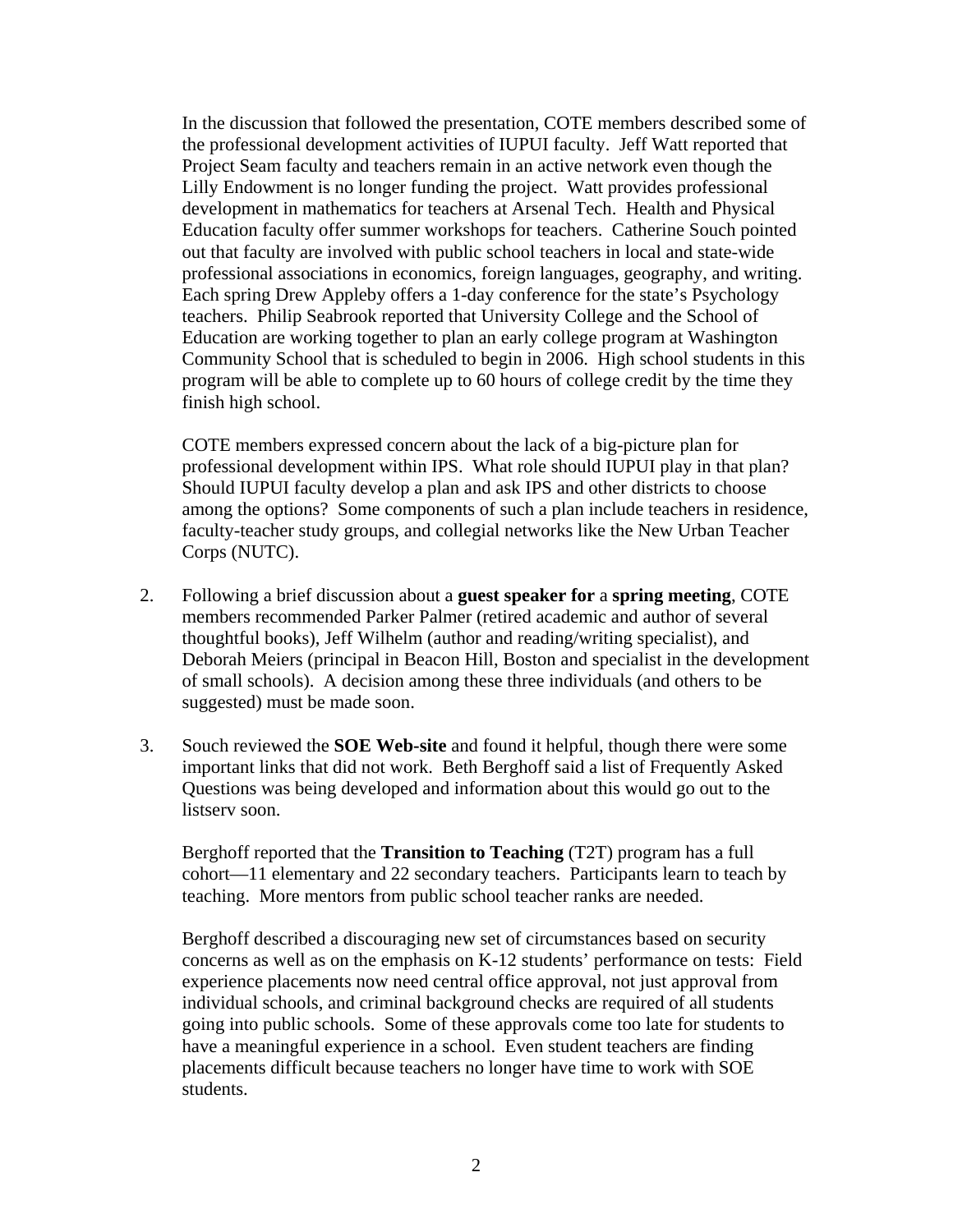Berghoff hopes to talk soon about these concerns with all faculty who work with IUPUI students being prepared to teach. She will send email soon to establish a meeting time.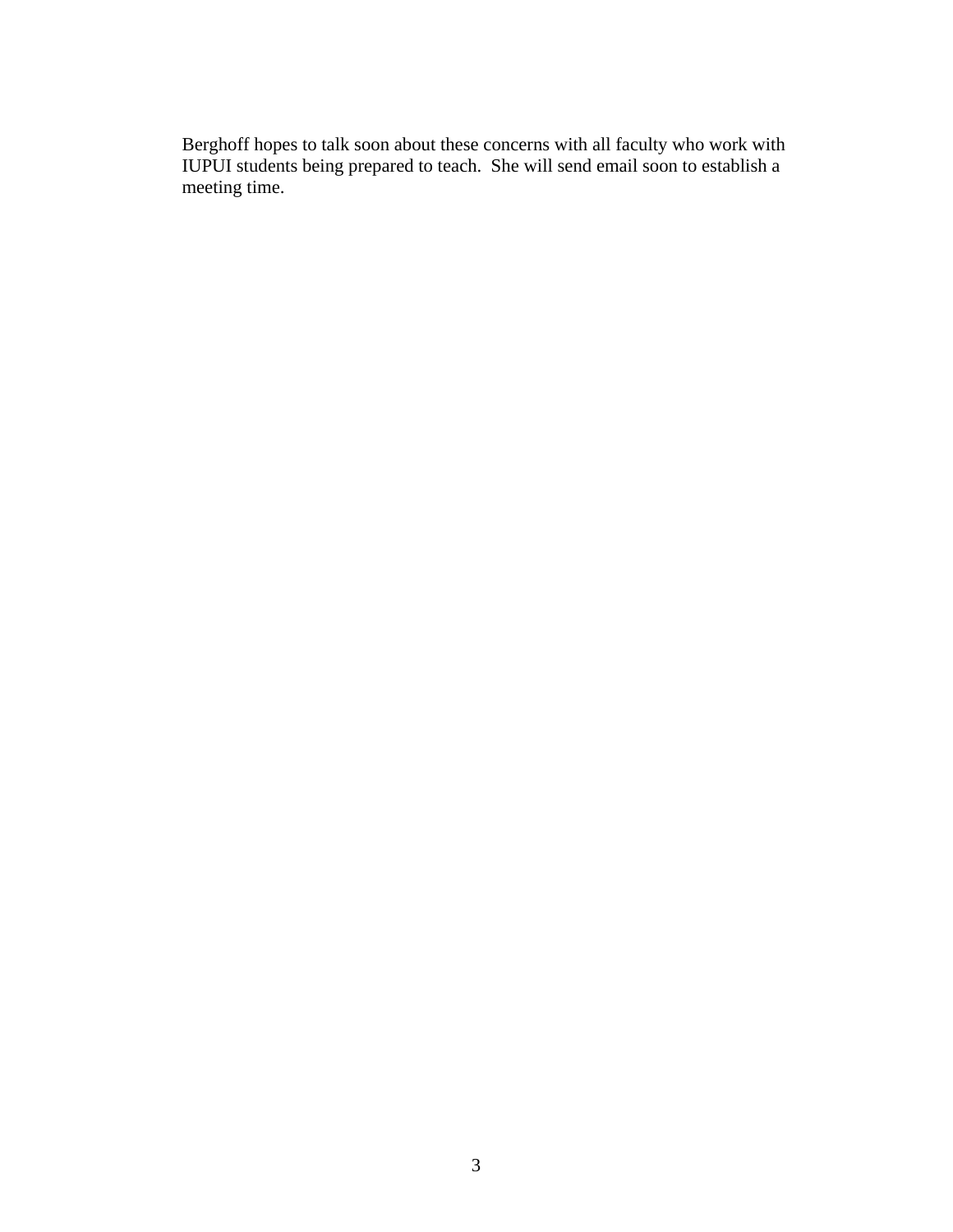# **Committee on Teacher Education (COTE)**

Tuesday, November 16, 2004 Administration Building, Room 103 3:00 - 5:00 p.m.

### AGENDA:

| 1.               |                                                                     |  |
|------------------|---------------------------------------------------------------------|--|
| 2.               | Update on grant to provide professional development                 |  |
|                  |                                                                     |  |
| 3.               | Report on November 9 meeting with faculty                           |  |
|                  |                                                                     |  |
| $\overline{4}$ . | Additional SOE updates (Block I, Learning                           |  |
|                  |                                                                     |  |
| 5.               |                                                                     |  |
| 6.               | Center for Inquiry presentationLeland, Collier, & Caroline Shockley |  |

### MEETING SUMMARY:

**Members present:** M. Anton, T. Banta, B. Berghoff, M. Bingmann, C. Borgmann, M. Capuano, C. Collier, C. Cowen, C. Craig, S. Fox, L. Houser, L. Hurt, B. Jones, J. Kuczkowski, C. Leland, K. Marrs, K. Murtadha, C. Souch, J. Watt, G. Williams, P. Wolfe **Guest:** Caroline Shockley, teacher at the Center for Inquiry

- 1. Bingmann provided an overview of Indiana's *Teaching American History Project*, which began in July 2004. A Teaching American History grant from the U.S. Department of Education was made to the Brown County Schools, the IUPUI Department of History, and the Indiana Historical Society (IHS) for the purpose of providing professional development in teaching American history for K-12 teachers. The project will take place over 3 years from its beginning in August 2004. Teachers are participating in seminars led by historians, IHS staff, and local and national educators. Following the seminar series, teachers who meet certain requirements will be eligible to receive up to \$1,000 to develop classroom materials based on the historical content presented in the seminar sessions. Participants may also be eligible to earn 3-6 credit hours in history for completing the seminar series and 3-6 credit hours in education for completing the curriculum development component of the program. Several School of Education faculty members collaborated with colleagues in the History Department to develop this grant proposal. SOE Professor Bob Osgood will work with participating teachers on the curriculum component in fall 2005.
- 2. Berghoff reported on a meeting she convened on November 9 to discuss proposed **changes in secondary and all-grade teacher education programs** (please see the attached meeting summary). The meeting was attended by representatives of the Schools of Art, Liberal Arts, Physical Education, and Science. In addition to the proposed curriculum changes, participants discussed the current shortages of math, science, and Spanish teachers and the impact the current SOE schedule of day classes may have on working students who have an interest in teaching in one of the shortage areas.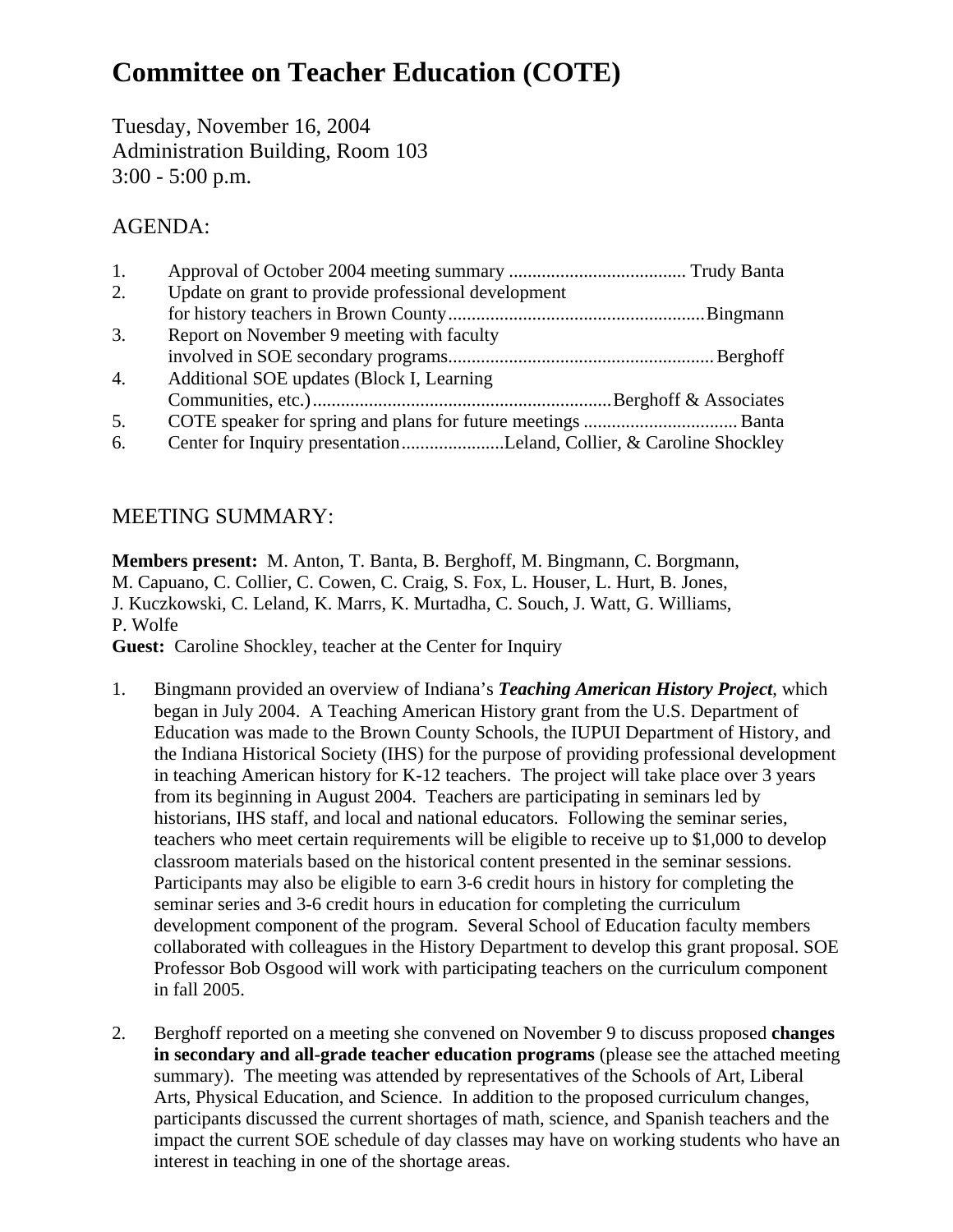SOE faculty are concerned that the current schedule is not providing sufficient time for students to acquire actual teaching experience. The plan presented by Berghoff is one possible approach, but it has not been accepted by School of Education faculty and is still in the early phase of discussion and evaluation. The draft proposal is being shared with various stakeholders so that more extensive data can be collected before a final recommendation is made. Representatives to the November 9 meeting were given opportunities to comment on the proposed new design for the secondary and all-grade programs. In response to the suggestions received, a new set of proposals has been developed and is being circulated for additional comment (see last 2 pages of the attachment).

 Berghoff's presentation prompted Craig to observe that IPS and other school systems are compelled to go out of state to recruit math, science, and Spanish teachers because Indiana is not producing sufficient numbers to fill existing openings. Moreover, Indiana is not providing sufficient incentives (for example, forgiveness of college loans, tuition reimbursement for further education) for IPS and others to make competitive offers to outof-state applicants. Unfortunately, many of the recruits from Montana and elsewhere experience culture shock and elect to leave Indiana after a year or two. Craig said that some in Indianapolis view IUPUI as inflexible in meeting the needs of those who would like to teach because we do not offer a program that individuals can complete while they are employed during the day. Research suggests that completing extensive field work and formal student teaching before being hired as a teacher makes a huge difference in combating culture shock and retaining new teachers. The tension results from the fact that most schools—where this field work can be done—operate during the day. Several suggestions for attracting more students to teaching careers were offered. Watt suggested that pay and benefits, particularly over the span of a career, are competitive with salaries and total compensation in other fields. Williams urged that we attempt to reach the large numbers of undecided students at IUPUI through presentations in learning communities, service learning courses, and Gateway courses. In particular, there is a need to encourage students interested in nursing and allied health professions to consider teaching careers. Hurt said that it might be helpful to enlist teachers—and he volunteered—who really love teaching to come to college classes to help make the case for careers in teaching.

- 3. As a preview of their keynote address for a National Council for Teachers of English conference, Leland and Caroline Shockley, a teacher at the IPS Center for Inquiry, gave a choral reading on **teacher education as critical inquiry**. Shockley read reflections from her journal written while she was a student at IUPUI and, with Leland, illustrated how her insights in college now are reflected in her teaching at the Center for Inquiry. For instance, she learned during the Teacher Education program that choice is important andstudents should be given opportunities to read about topics that interest them. In learning about the history of Rome, for instance, one could select from works about architecture, law, politics, science, or art—to develop a rich understanding of Roman history. At the Center for Inquiry, students are encouraged to pose questions, collect relevant information, then present what they have learned. Collier followed the presentation with her observations concerning the power of basing learning on diverse approaches to inquiry.
- 4. Banta promised to circulate for comment via the COTE listserv the names of four **speakers** who have been **suggested for** a COTE colloquium in the **spring**. The list includes Parker Palmer, Margaret Wheatley, Deborah Meier, and Jeff Wilhelm. Some information about each will be included in the message and COTE members will be asked to add names to the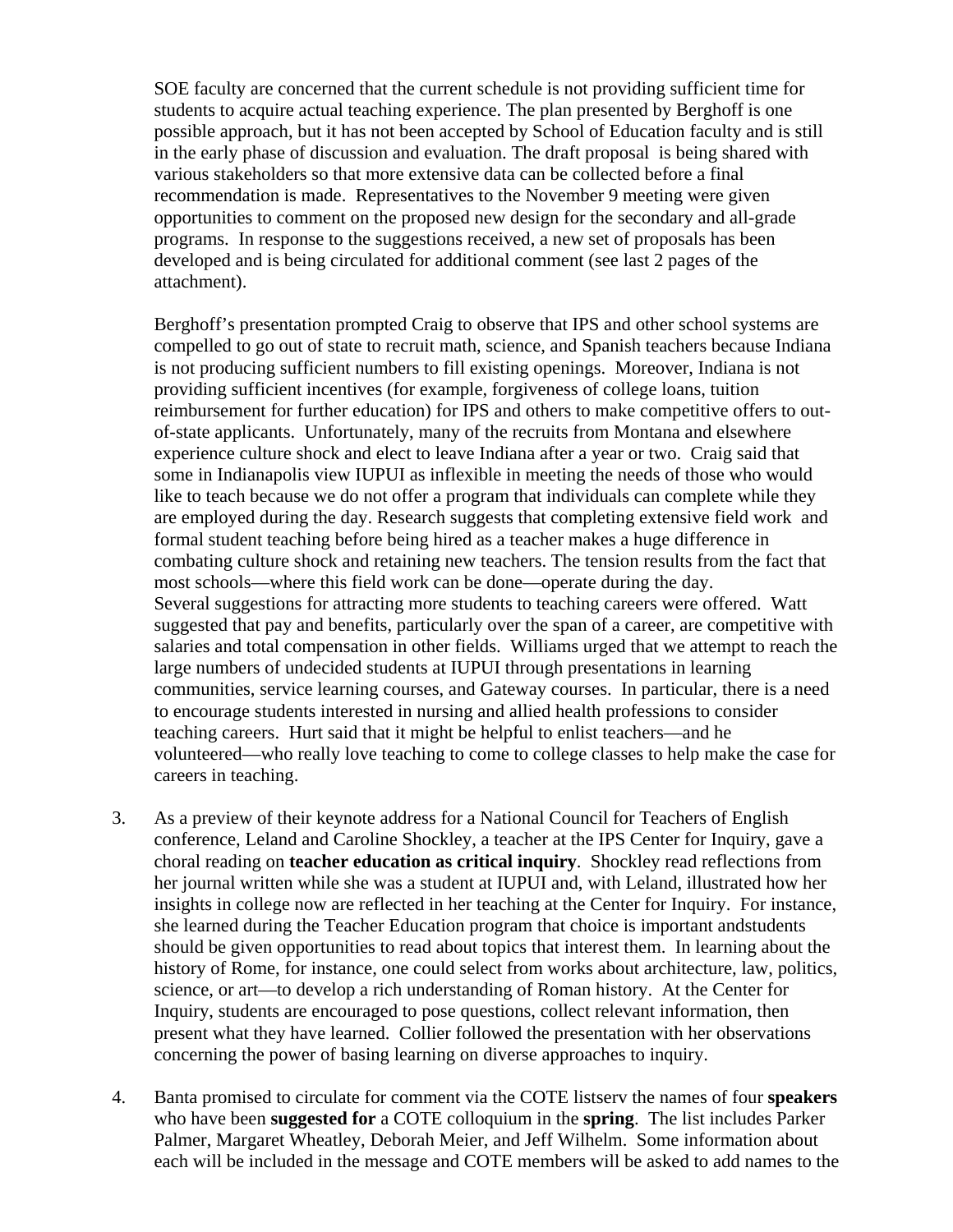list as well as to express their preferences for inviting those whose names are already on the list.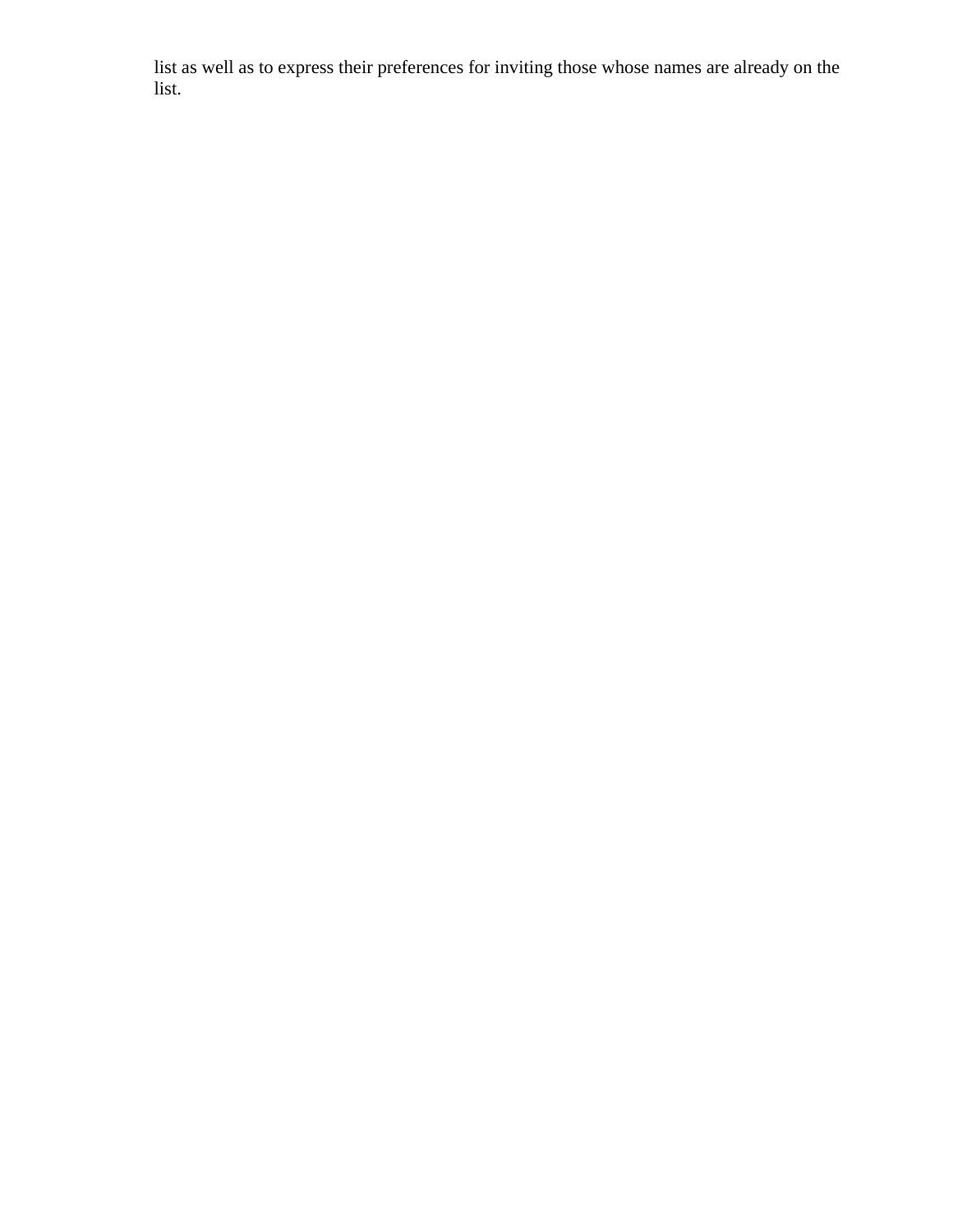# **Committee on Teacher Education (COTE)**

## *~ Meeting Summary ~*

## **January 20, 2005**

**Members present:** M. Anton, T. Banta, B. Berghoff, C. Cowen, S. Fox, A. Gavrin, L. Hurt, B. Jones, K. Murtadha, C. Souch, J. Swope, G. Williams **Guest:** Claudette Lands and Sarah Baker

- 1. The November 16 *Meeting Summary* was approved.
- 2. Berghoff introduced a discussion of IUPUI **initiatives designed to attract students to teaching as a career.** She and Claudette Lands described the following programs, which are led by SOE faculty and staff:
	- Science Day for Middle School Students (in Professional Development Schools). Students have hands-on science experiences in a lab, then have pizza and talk about careers in science and teaching.
	- Middle-School Guidance Counselor Programs designed to inform counselors about IUPUI teacher preparation curricula and what high school students need to do to prepare to enter these.
	- Cadet Teacher Corps in Lawrence Township. High school students in the Corps help out in elementary classrooms. Now SOE faculty are developing a course to introduce the Cadets to teaching. If the students come to IUPUI for teacher education, they can earn three credit hours for this course. 30% of the Cadets are minority students.
	- Project Team  $-21<sup>st</sup>$  Century Scholars at IUPUI serve as mentors for high students in Upward Bound.
	- Early College at Washington Community School eventually will involve all IUPUI schools. Currently, first year IUPUI students majoring in secondary education are involved.

Gavrin noted that Physics 152 is offered in high school for IUPUI credit.

Jones suggested that since middle schools have after-school programs, this might present an opportunity for IUPUI to offer information about teaching as a career and about teacher education programs.

Lands identified several barriers to success in college that exist for Project Team members:

- African American students often perceive that their college teachers don't care about them. They need to feel that their instructors are interested in their welfare. In addition, they need to experience role models who really love teaching because they have not seen much of this among their own high school teachers.
- Although they have scholarships that pay their tuition, this is not enough support for most. They must also hold a job, and this is difficult since they must take 12 hours of credit to earn their scholarships.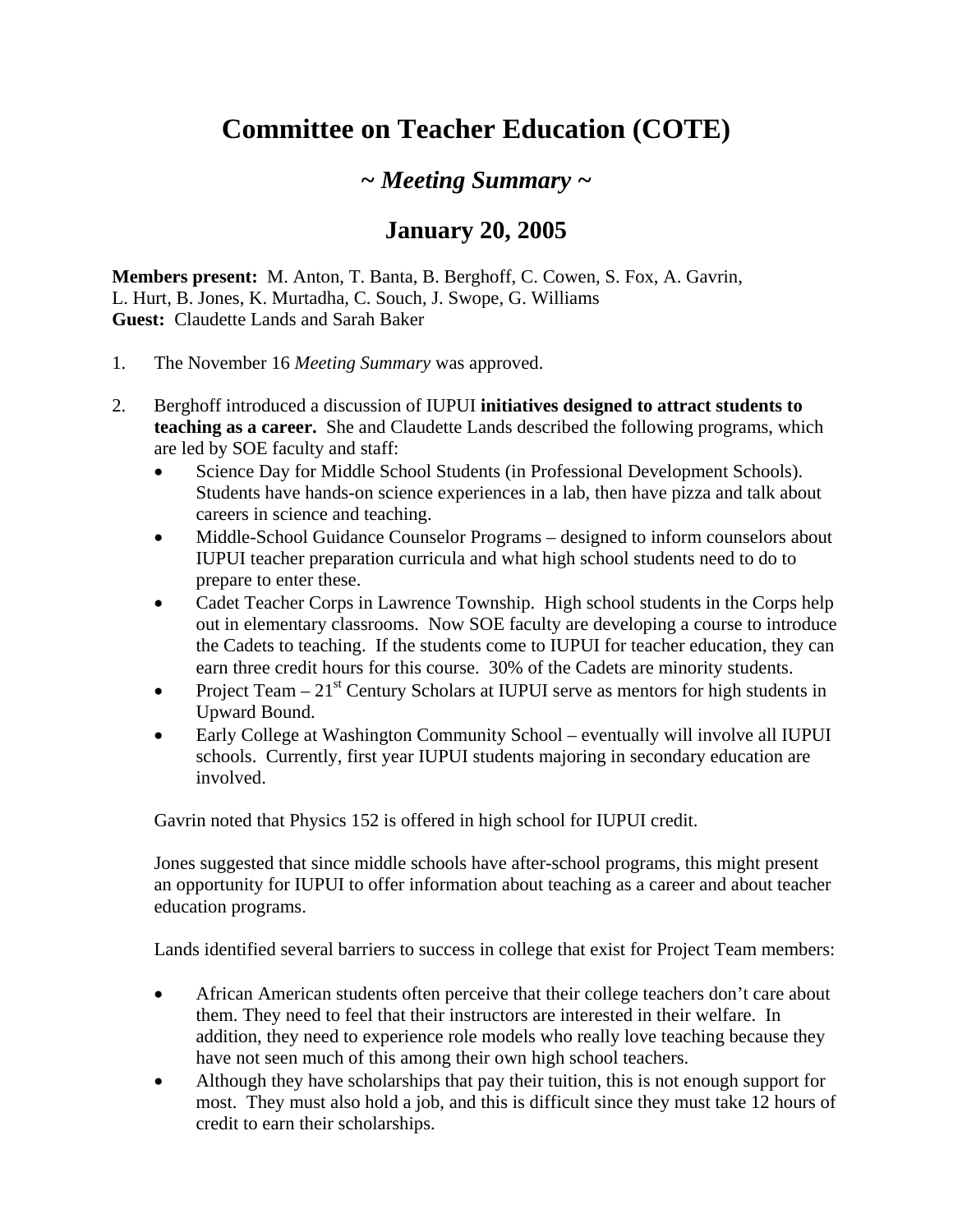- The PPST is a barrier; some have taken it as many as six times. Tutoring is offered and this does help to raise scores.
- Middle schools counselors and teachers are not always helpful. They find it hard to believe that students who don't study can be successful in college, so they don't encourage some students even to consider college.

Hurt observed that professional development for K-12 teachers no longer addresses human relations skills. The focus is only on subject matter and how to prepare students to take tests on it.

Williams said that we need to do more to publicize the kinds of outreach activities in which IUPUI faculty and staff are engaged. We need to highlight the fact that this is an urban campus and we are engaged in our urban community.

Williams told COTE members that career counseling and academic counseling are paired in University College; counselors are trained to offer students both kinds of help. Since students who have selected a major are more likely to persist, counselors focus on careers associated with majors of interest to each individual student with whom they are working. The counselors also discussed the availability of jobs in those fields.

University College has 200 student mentors who are on leadership scholarships. These mentors do a lot of teaching with their peers. Williams believes we could convince some of these mentors to become teachers.

Williams introduced Sarah Baker, faculty member in Radiologic Sciences, who described a Thematic Learning Community (TLC) on Health Professions. The first-year seminar that is part of this TLC helps students see that there are many health professions. They need back-up plans if they cannot get into nursing or other capped allied health programs. For example, over 200 students recently applied for 36 spaces in radiography. Baker emphasized that the TLC offers pre-, mid-, and post-assessment opportunities that enable students to view their chances of success in the health professions realistically. She observed that many of the students interested in careers in health-related fields are strong in math and science; thus they could probably be good math or science teachers. Only 25 students were able to get into the one TLC on Health Professions. The SOE has three TLCs, but there are many more students with an interest in teaching who cannot get into one of these sections. Many more faculty need to be encouraged to teach TLCs.

Gavrin noted that it is very hard to attract faculty to TLC responsibilities. Only \$500—to be used for travel or other professional development—is offered as compensation for many extra hours of work. In addition, this teaching activity takes time away from research and scholarship and other activities that are valued more in the promotion and tenure process. Murtadha and Cowen mentioned that discussions are underway regarding a joint SOS-SOE TLC.

3. Berghoff introduced a video tape depicting **small schools** in New York City. Our speaker on March 22, Deborah Meier, is one of the speakers on the tape.